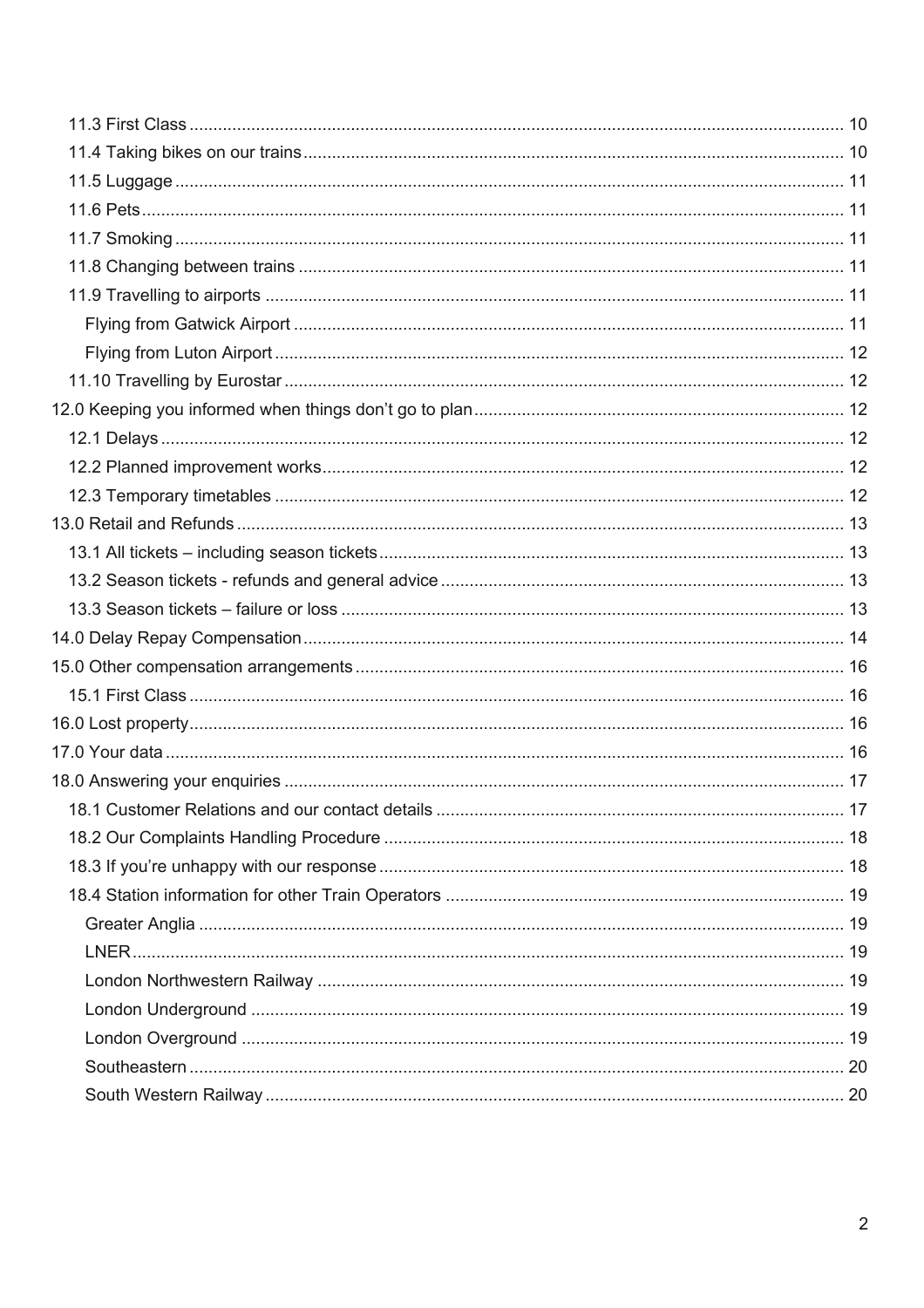# **1.0 Passenger's Charter**

We've designed our Passenger's Charter to be simple and user-friendly. The key areas we cover are:

- Our commitments to you
- How to plan your journey
- Performance targets and where to find information on performance
- The standards you can expect from us
- How we will compensate you if things go wrong
- How to contact us with your suggestions or concerns

We review our Passenger's Charter annually. Any changes we make will be after consultation with:

- Transport Focus
- London TravelWatch
- Our passengers
- Our staff

We submit the revisions to the Department for Transport (DfT) for their agreement.

Copies of our Passenger's Charter can be found at our staffed stations or from Customer Relations or downloaded from our websites. The Passenger's Charter is available in large print and braille on request.

# **2.0 National Rail Conditions of Travel**

Our Passenger's Charter does not affect your legal rights – they are set out in the National Rail Conditions of Travel. You can ask for a copy at any staffed station or download it from one of our websites or from https://www.nationalrail.co.uk/National%20Rail%20Conditions%20of%20Travel.pdf. This is a useful document that we reference a number of times in our Passengers Charter.

## **3.0 Our commitments to you**

As we prepare for the future, GTR is committed to the development of a **"One Railway Our Railway"** approach providing an excellent customer experience through focus on brilliant basics and closer collaboration with stakeholders and industry partners providing an end-to-end journey experience that is inclusive of all and meets the travel demands of tomorrow.

We will work proactively with the Department for Transport, stakeholders and industry partners to reshape the rail industry delivering the benefits of Great British Railways.

## **4.0 Information to help you plan your journey**

We want you to be able to make an informed choice about how and when to travel so we provide comprehensive information about our train services, station facilities and promotions. You can find this information using the options below:

#### **4.1 Our websites and other online sources**

On our websites you can find up-to-the-minute train running information as well as detailed information on our policies, services and achievements.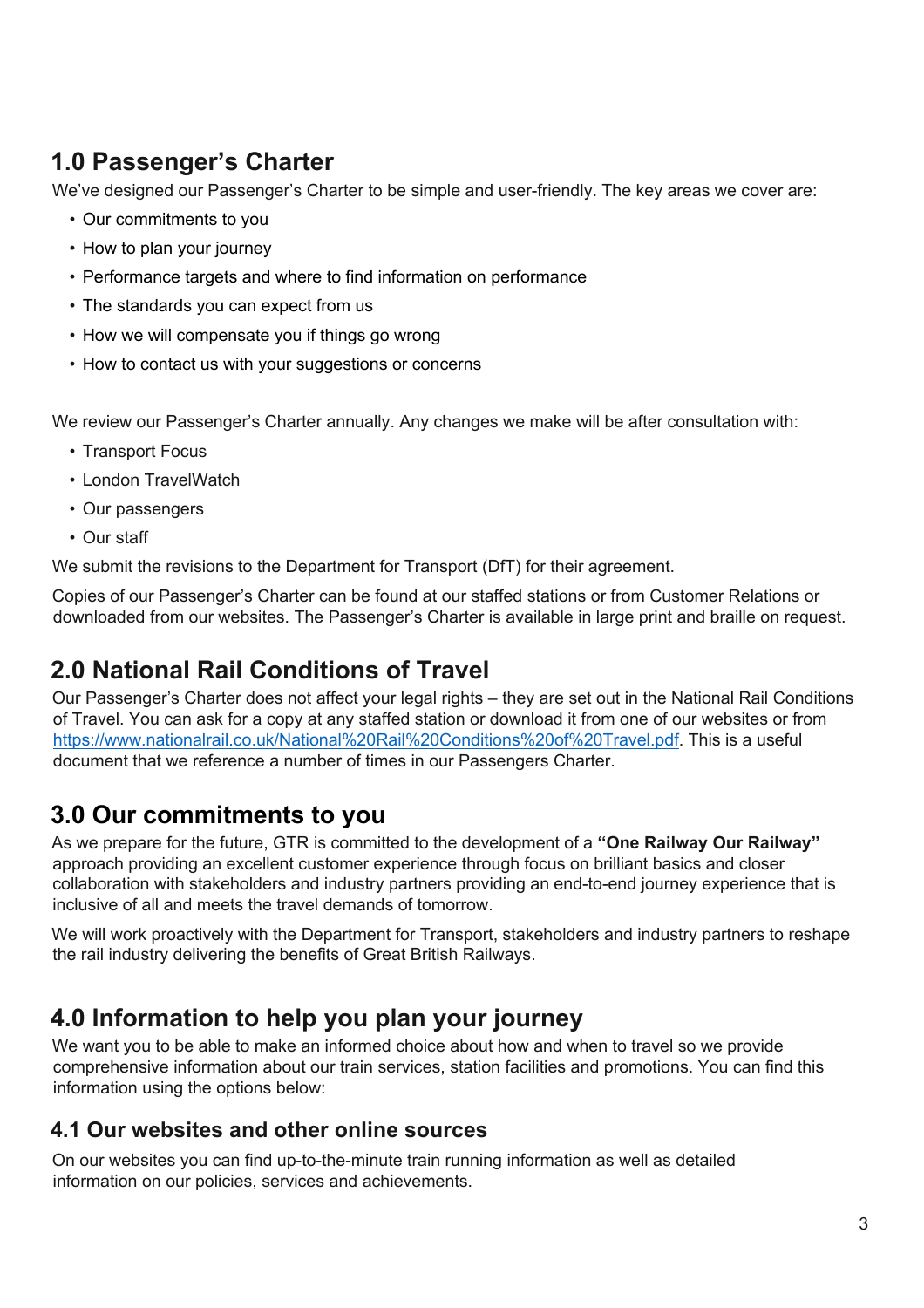Visit www.tfl.gov.uk to find out about travelling by public transport in London on tubes, buses, Docklands Light Railway and London Overground services. Visit www.nationalrail.co.uk to find out about rail journeys across the UK.

### **4.2 Our apps**

Our apps are interactive and can help you plan your journey. You can download them free from the App Store or Google Play.

### **4.3 Travel alerts**

Get up-to-the-minute information on how our trains are running by signing up to National Rail travel alerts. Find out more at www.nationalrail.co.uk or by visiting our website.

## **4.4 Twitter**

Follow us on Twitter for up-to-the-minute information on our services on @GatwickExpress, @GNRailUK, @SouthernRailUK or @TLRailUK. You can ask questions and make suggestions. The account is monitored 24 hours a day, seven days a week (except Christmas Day and Boxing Day).

#### **4.5 Leaflets, timetables and general information**

A wide range of information about our products and services are available at staffed ticket offices or via Customer Relations, our timetables are available online and you can also sign up to receive our helpful marketing emails.

#### **4.6 Up-to-the-minute information on our trains and stations**

All our stations have real-time customer information systems that give up-to-date, information about departures and arrivals with details of any delays or disruption. Our stations have help points and/or staff who can help with enquiries. If there is disruption, advisory announcements will be made and information boards updated.

Some of our trains have automatic audio and visual information systems. The information provided depends on the type of train. The minimum information we provide is:

- The train destination and main station stops
- The name of the next station as the train approaches
- The name of the station when the train arrives

Some of our older trains don't have an automatic passenger information system so our drivers will make audio announcements. They are trained to take the needs of visually impaired, deaf or hearing impaired people into account. Drivers will make announcements, where possible, if there is a delay or disruption.

## **4.7 Other sources of information**

Information on other forms of public transport including the Underground, bus, coach, tram or ferry services is available from:

| Traveline                   | www.traveline.org.uk | 0871 200 2233 |
|-----------------------------|----------------------|---------------|
| <b>Transport for London</b> | www.tfl.gov.uk       | 020 7222 1234 |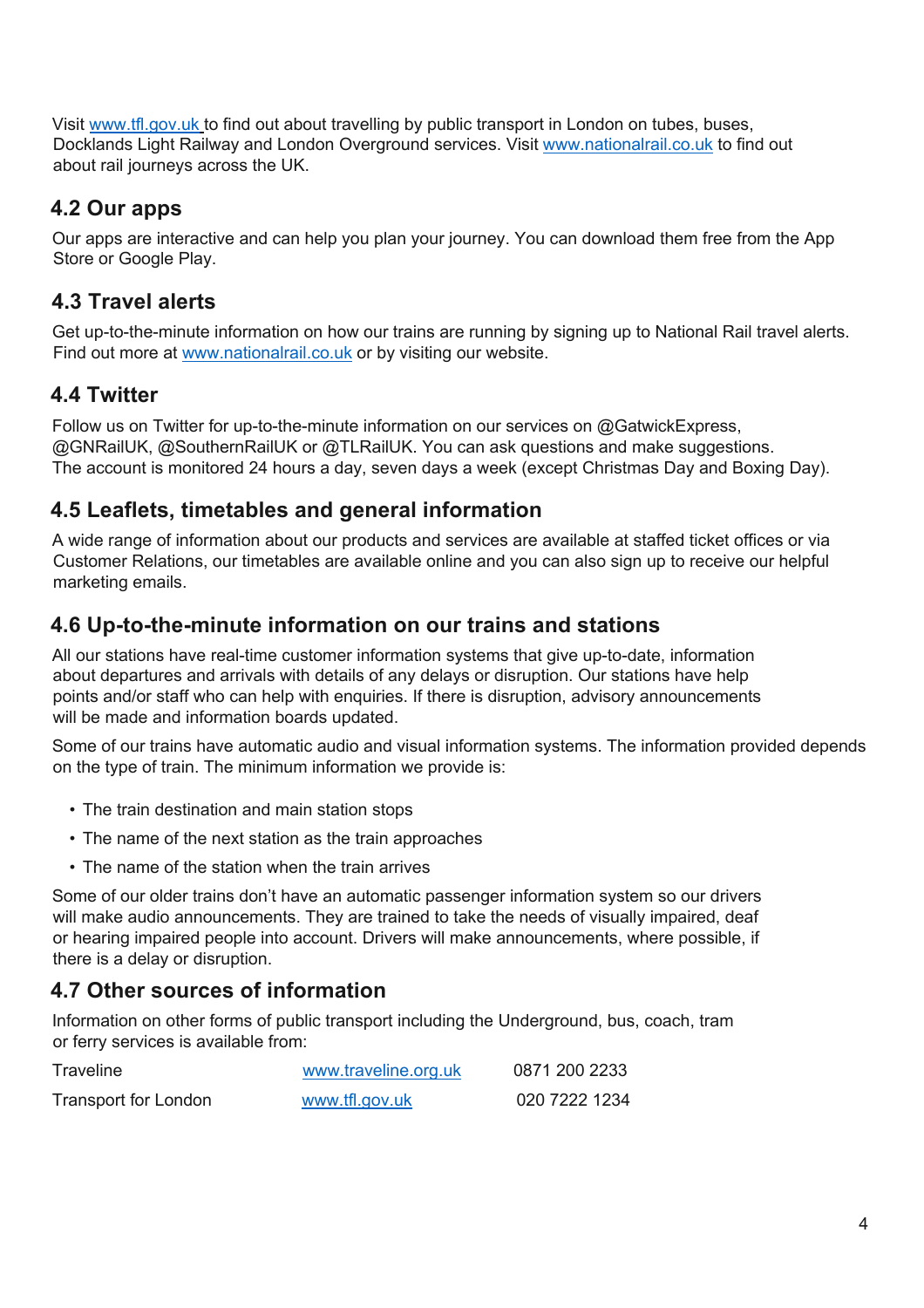# **5.0 Ticket advice and information**

We are committed to providing accurate and impartial ticket retailing. The document the 'National Rail Conditions of Travel' sets out the legal contract when you buy a ticket and travel by train.

There are a range of ticket types available according to the time of travel and the level of flexibility you need. Visit our website for full information or speak to any of our station staff.

## **5.1 Ticket offices**

Our dedicated staff will provide you with ticketing options that most suit your needs.

You can pay with cash, credit or debit card and rail travel vouchers. A list of accepted cards is displayed at each ticket office window. We display ticket-office opening hours, and the definition of peak and off-peak times at each station along with alternative ways of buying tickets, such as from self-service ticket machines.

#### **5.2 Queuing times**

Please leave enough time to buy your ticket. If you want to renew a season ticket or make a reservation on another train operator's services, it may be better to avoid the busy morning and evening rush hours.

Our aim is that you shouldn't have to wait for more than five minutes before being served during busy peak periods, and no more than three minutes during other times.

We carry out regular checks as part of our service quality audits to make sure we meet these standards and sort out any problems we identify.

#### **5.3 Ticket machines**

Our ticket machines provide a quick way of buying or collecting a wide range of tickets. The methods of payment you can use vary as not all take both cash and cards. Speak to station staff if you need any help or assistance using a ticket machine.

#### **5.4 On our website or app**

You can buy the full range of Anytime, Off-Peak and Advance tickets on our website or app and season tickets on our website for Thameslink, Great Northern, Southern and Gatwick Express routes (not for routes outside our network).

You can collect your tickets from self-service ticket machines at stations or we can post them to you.

## **5.5 The Key Smartcard**

The Key Smartcard is an easier and faster way to buy, renew and use train tickets. You can buy tickets on our Key Smartcard at our ticket offices, online or ticket machines and you can find more information on our websites showing the routes where the Key Smartcard is valid.

When you switch to The Key Smartcard, we can automatically send you an alert if you have been delayed and may be due Delay Repay compensation- we'll even create a claim for you, you'll find more information in the Delay repay section. If you add a product called KeyGo to the Key Smartcard, we'll give you the best walk-up fares available on any pay as you go travel where available. And it's easy to replace lost or stolen tickets this way - we can cancel your card and issue another one. Please visit our website for full details on which routes the Key Smartcard is available.

## **5.6 Oyster Pay As You Go / Contactless**

Within the Oyster area, you can pay for your journey on our services in London fare zones 1 - 6 with Oyster Pay-As-You-Go (PAYG) and Contactless. There are some additional stations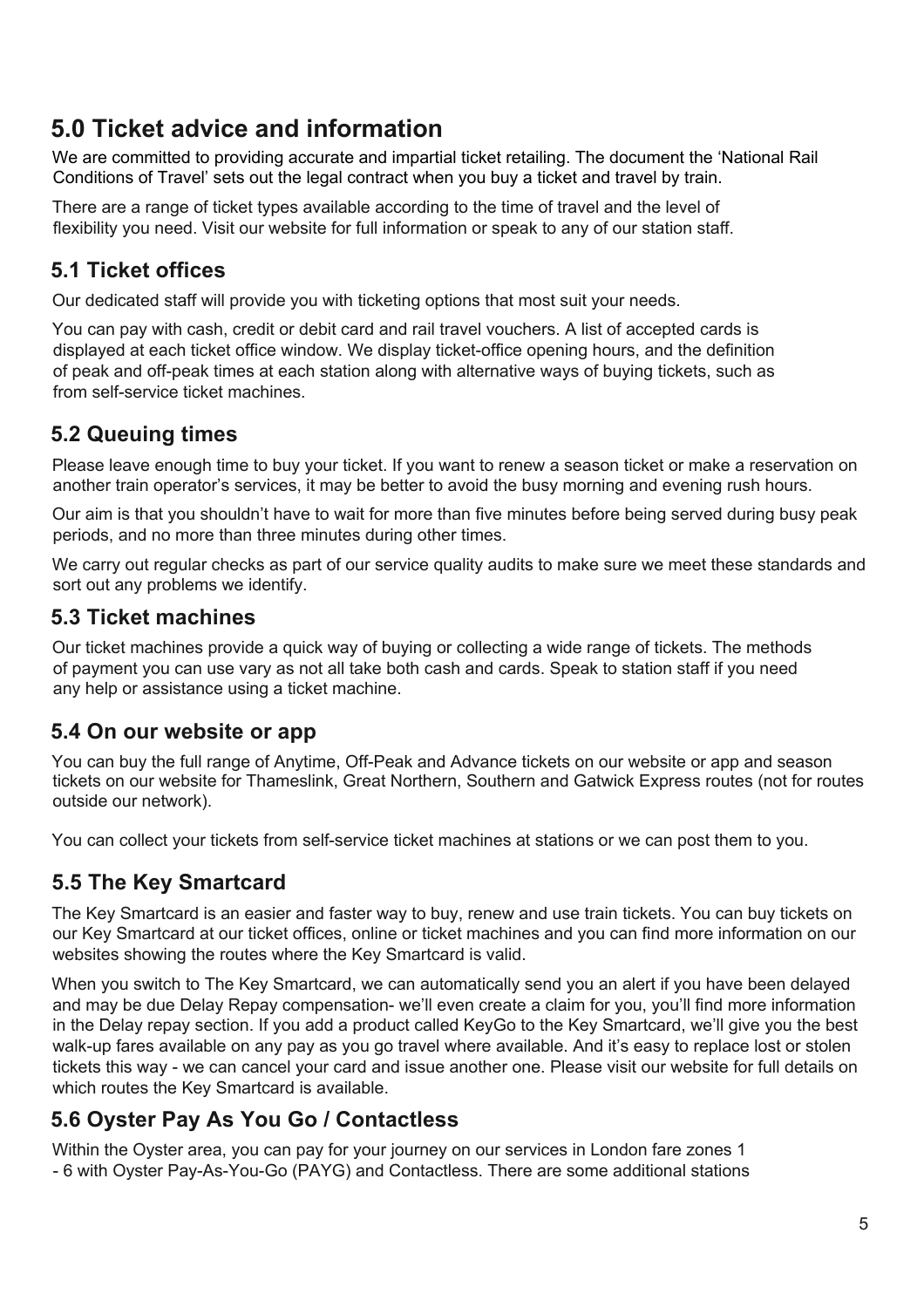outside of these zones where you can also use Oyster or Contactless, full details are available at www.tfl.gov.uk/fares/find-fares/national-rail-fares-beyond-zone-9?intcmp=54712.

You can top up your PAYG at self-service ticket machines in London or other PAYG outlets. Oyster validators are at every station in the Oyster area. If you have enough PAYG credit on your Oyster Card to touch in at the beginning of your journey and out at the end, you will be charged the correct fare.

You can use contactless payment on most public transport within London. Use it to touch in and out and you will be charged the correct PAYG fare. It will be deducted from your contactless payment card account.

For queries about Oyster or contactless payment visit www.tfl.gov.uk or call 0343 222 1234.

### **5.7 Children**

Up to two children under five can travel with you free of charge if you have a valid ticket. Children under 16 are entitled to discounts on most tickets.

## **5.8 Group Travel**

If you are travelling in a group of between three and nine people or a combination, you could qualify for a Group Save discount of up to 34% during Off Peak times. Our website outlines where and when you can travel. You can book in advance or just turn up at the station.

# **6.0 Accessibility and disabled passengers**

We are committed to making our services and facilities as accessible as possible and our friendly and knowledgeable Assisted Travel team can answer your questions.

Our commitments to improving accessibility across our network include:

- Improving access, free Blue Badge parking and interchange with other forms of transport
- Providing alternative transport including taxis
- Improving customer service by training our staff in disability and equality awareness
- Regular online surveys of passengers who have used our Assisted Travel Service
- Enhanced information more information about the accessibility of every GTR station on the National Rail Enquiries web site and our own websites

## **6.1 Assisted Travel Service**

Our Assisted Travel service is available for passengers with specific assistance needs. We use the National Rail booking system - Passenger Assist, and our team can book your entire train journey even if you change onto another operator's trains, and where possible, give assistance tailored to your needs.

The majority of passengers travel on our network without booking assistance. If you want to book assistance our call centre can help you plan your journey. Bookings can be made up to three months before you travel.

We recommend assistance is booked at least two hours in advance of travelling so we can make sure we have staff available to help you. You can contact us at any time of the day. If your journey involves another train company, we may need to confirm part of your journey with them. This might depend on their contact centre opening hours. If this is the case, we will discuss options with you.

You can contact the team for general advice or to book assistance every day except Christmas Day or alternatively by completing our on-line booking form or use the bespoke App.

#### **Thameslink / Great Northern**

Tel:0800 058 2844 Textphone:0800 138 1018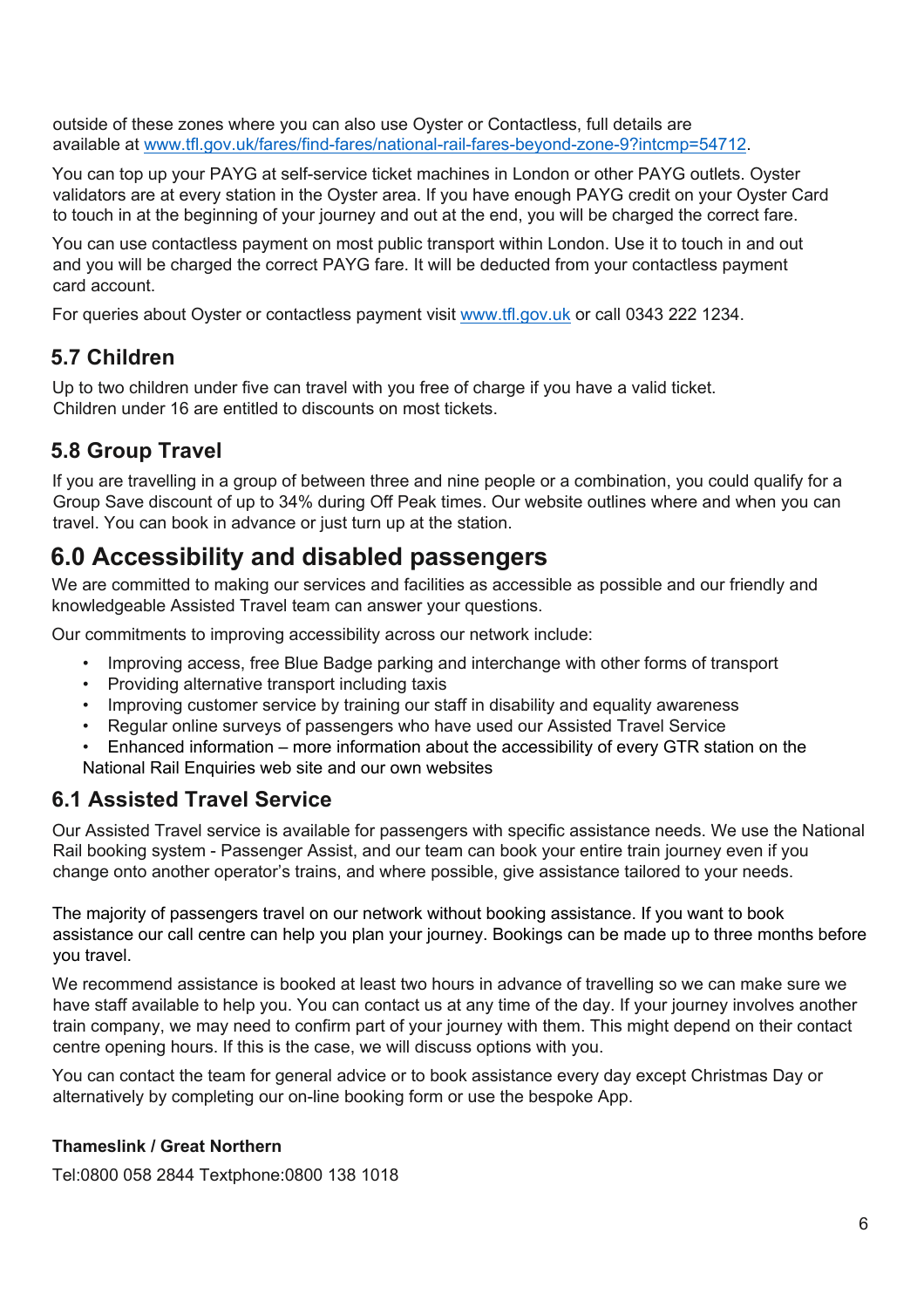www.thameslinkrailway.com/assistedtravel

www.greatnorthernrail.com/assistedtravel

#### **Southern / Gatwick Express**

Tel:0800 138 1016 Textphone:0800 138 1018

www.southernrailway.com/travel-information/travel-help/assisted-travel

www.gatwickexpress.com/travel-information/travel-help/assisted-travel

If you have impaired hearing the Textphone service run by National Rail Enquiries is available to ask about train times and fares. The number is 0345 60 50 600 available 24 hours every day except Christmas Day.

If we fail to provide the assistance you booked through our Assisted Travel service let us know as soon as possible and we will investigate why this happened and arrange a refund of your ticket.

## **6.2 Accessible Travel Policy**

Our leaflet 'Making Rail Accessible: Helping Older and Disabled Passengers' has more information and is available from all staffed stations, on our website or on request from our Assisted Travel team. It includes details about discounted tickets, accessibility at stations and on trains and what to expect if your service is delayed or cancelled.

## **7.0 We want your feedback**

Your views are important to us and by listening to your feedback; we can measure how we're doing. There are a variety of ways you can give feedback:

- Join our Online Passenger Panel team to take part in polls and surveys
- Through our Customer Cabinet groups who meet regularly with senior staff
- Contact Customer Relations details at the end of this document
- Access Advisory Panel
- Consultation on major or local changes

Please report safety or security worries immediately to staff or text the British Transport Police on **61016**

Our organisation also has a Customer Experience Strategy Group made up of the senior management team. This group actively considers customer feedback and oversee action plans built on driving improvement.

We also work closely with Transport Focus and London TravelWatch, who are passenger watchdogs, carry out customer research, conduct surveys with passengers and consult with rail user groups across the network to obtain rich and diverse feedback.

#### **7.1. The Customer Cabinets and Passenger Panels**

Our Customer Cabinets and Passenger Panels comprise a broad cross section of our passengers. They work with us to improve the customer experience on our network, sharing their journey experiences, observations and recommendations.

They work independently but have regular contact with our staff and senior management team and provide input, insight and data to help improve our service.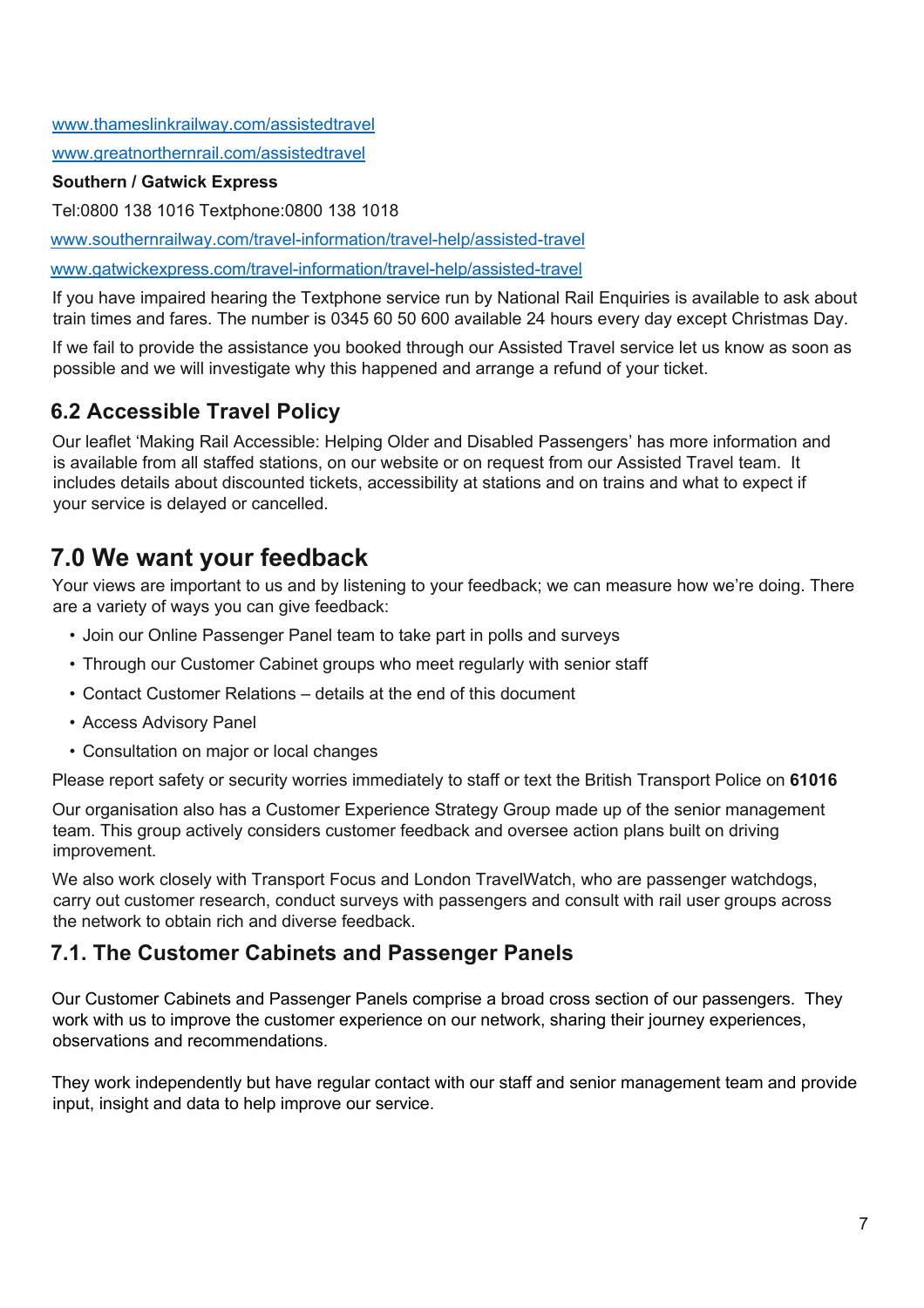## **7.2 Access Advisory Panel**

The Access Advisory Panel began in July 2016. The Panel was brought together to represent the needs of all our passengers, including:

- Passengers with visual/hearing impairments
- Passengers with young children
- Elderly passengers requiring assistance when travelling
- Passengers with non-visible disabilities
- Passengers with physical disabilities

## **8.0 Train Performance**

We work closely with the Network Rail team, who manage the railway infrastructure, to deliver a punctual railway. We have a joint performance improvement plan in place, the initiatives in our plan include:

- Infrastructure upgrades
- Improving information
- New maintenance regimes
- Initiatives to reduce and minimise the impact of incidents
- Training and development of our teams
- Focus on delivering an On-Time railway

#### **Industry performance targets**

'Public Performance Measure' or PPM is a standard method of measuring performance in the rail industry. This records trains arriving at the final destination within five minutes of their scheduled arrival time.

In April 2019 a new metric known as 'On Time' was introduced, this measures train punctuality to the minute at each stop along its journey. This gives passengers more detail about their specific journey.

We will publish our targets, and how we are performing against them on our websites.

## **9.0 Ticketless Travel and Reducing fare evasion**

It is estimated that fare evasion costs the rail industry over £240 million a year. We work alongside other train companies, Transport for London and the British Transport Police to reduce ticketless travel. An independent third party also measures our ticketless travel performance by carrying out on board surveys and then shares our results with the Department for Transport.

There are unannounced ticket checks from time to time at our stations and on trains. Our staff may be in plain clothes or uniform.

In addition, we have installed automatic ticket gates across the network to help reduce fare evasion and keep stations safer. If you need to retain your ticket after your journey, please show it to a member of gateline staff. They will open a gate for you.

It is your responsibility to purchase a valid ticket, and this must be done before you board our trains – there are very few reasons why buying a ticket before travel was not possible- at stations we have ticket machines, ticket offices, a small number of 'permit to travel' machines and online purchasing available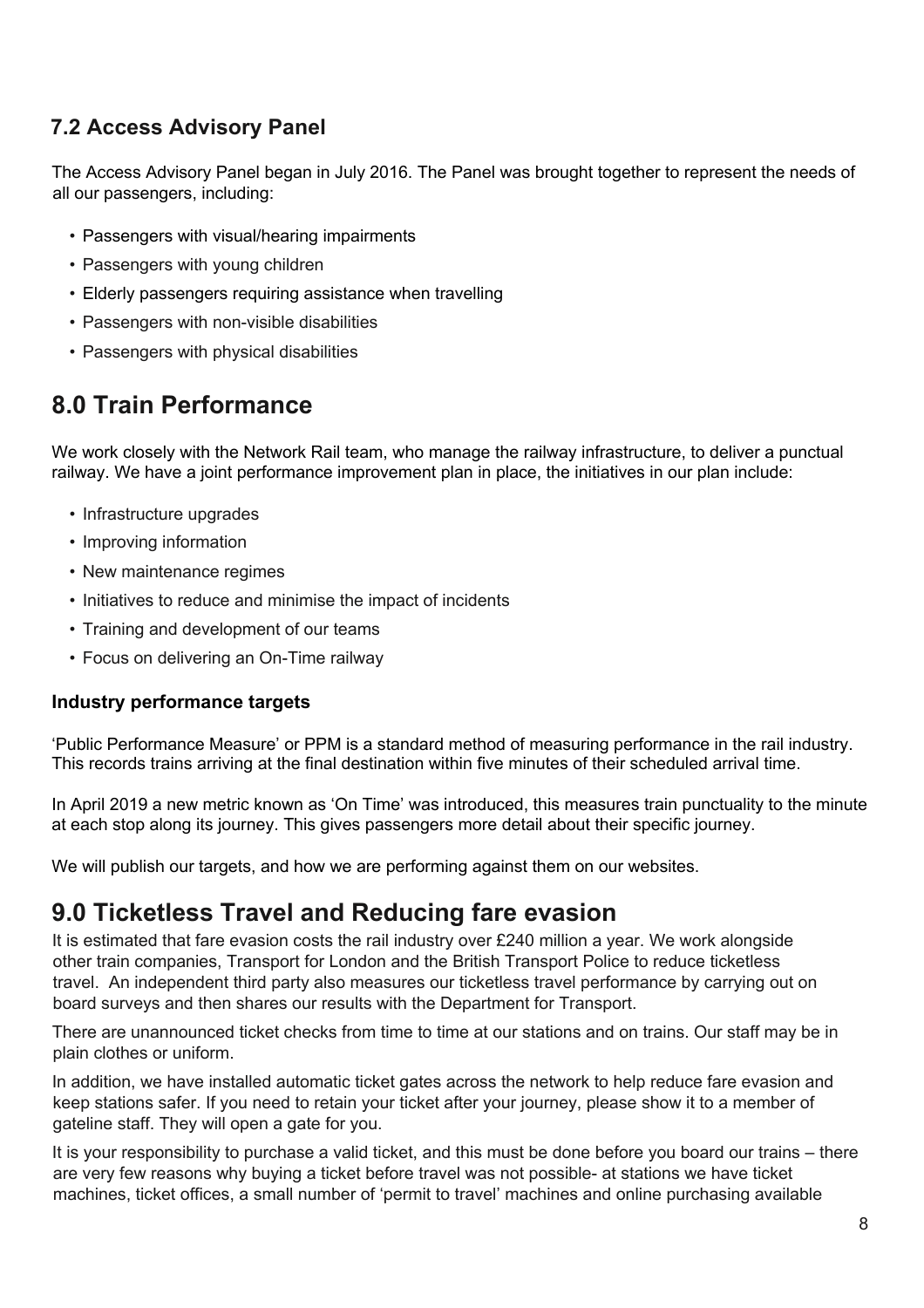where tickets can be bought. If you do not have a valid ticket or a valid ticket for the class of accommodation you are travelling in, you may be issued with a penalty fare or even be prosecuted, resulting in a criminal record, more information below.

### **9.1 Penalty fares**

We operate a penalty fare system. When travelling with us you must have a valid ticket or validated Contactless / Oyster Card or flexi season ticket for your entire journey covering the class of travel you are using. If your ticket has a railcard discount applied, you must have the valid railcard you used to buy the ticket with you. If you have a digital product, it is your responsibility to ensure it is accessible for checking on your device.

If you travel without a valid ticket from a station where ticket facilities are available, the full range of tickets won't be available to you on the train or at your destination station. You may also be charged a penalty fare – more information on what you might be charged can be found on our website. In certain circumstances, we may consider taking legal action. If you receive a penalty fare, you'll be given instructions on how to appeal if you choose to.

If, for any reason, all ticket selling facilities are unavailable at a station, or a member of staff gives you permission to do so, you may board the train without a ticket and won't be charged a penalty fare. Our staff on the train will know about the problem and will sell you the most appropriate ticket from the full range available for your journey with a railcard discount if applicable.

If you don't see a member of staff on the train, you **must** buy a ticket from the station where you get off. The full range of tickets will be available, with railcard discount if applicable, and you won't be charged a penalty fare. If your journey involves an interchange, please buy a ticket at your earliest opportunity.

You can find full details of our penalty fare policy on our website.

## **10.0 Our standards -** Customer satisfaction

We operate a 'service quality regime', administered by an independent third party, to measure various factors impacting the customer experience. This includes mystery shopping and looks at the upkeep and repairs at our stations and on board our trains. We will continue to report our performance against this regime on our website.

#### **10.1 Stations – what you can expect**

We aim to provide safe, comfortable and attractive stations, which are clean and well maintained with trained, helpful staff.

Our stations are well lit, and at main stations and car parks, we conduct regular security checks. We work closely with the British Transport Police to combat crime and anti-social behaviour on the railway.

## **10.2 Car parking**

There are car parking facilities at many of our stations. More information about stations with car parks including the number of spaces and prices can be found on our websites. All of our car parks have Park Mark accreditation.

## **10.3 Staff**

You'll find staff at most of our stations as well as being able to access Help Points to speak to a staff member. Our website and printed notices at the station indicate the staffed times. They can help you with any aspect of your journey and they will:

• Be courteous, helpful and willing to deal with your problems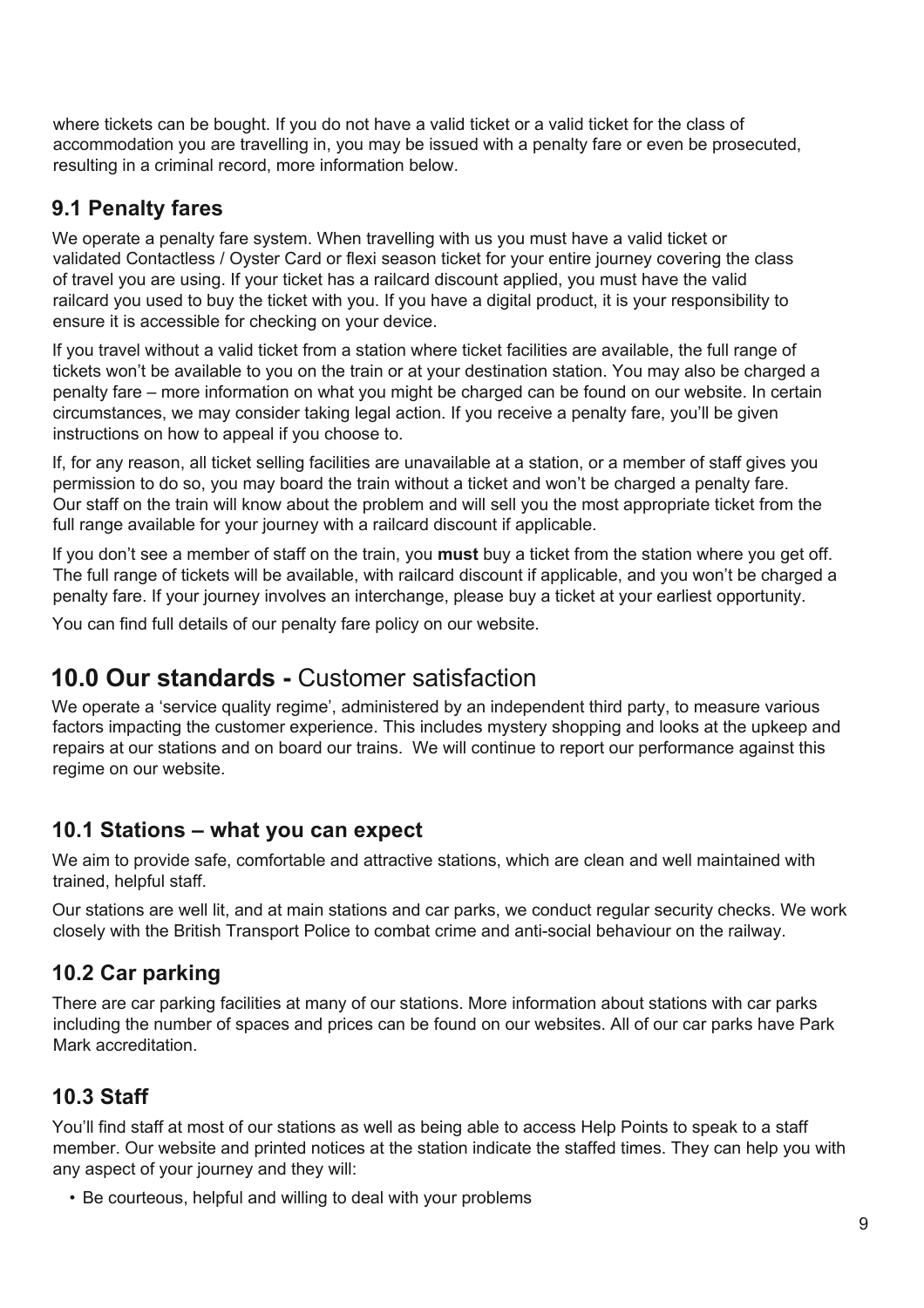- Be smartly dressed, easily recognisable and wear name badges
- Assist during service disruption

# **11.0 On train - what to expect**

#### **11.1 Finding a seat**

Your rail ticket does not automatically entitle you to a seat, and at busy times you may have to stand. Our aim is that nobody should stand for more than 20 minutes, even during our busiest times. We regularly monitor the number of people on each train using automatic passenger load detection equipment or manual counts. We use the information to help plan future services. You can find more information about passenger loadings on our websites that will help identify less busy trains.

Advance tickets require a reservation ticket to identify which train they are valid on. The reservation ticket entitles you to board a train but does not guarantee you a specific seat.

### **11.2 Priority seating, wheelchair spaces and Baby On Board scheme**

There are designated seats for disabled passengers, expectant mothers, older passengers and those with mobility issues on our trains. Our 'Priority Seat card' allows you to demonstrate your need to sit in one of these seats.

Full details on applying for a 'Priority Seat card' are available on our website or by calling Assisted Travel. We also operate a Baby on Board scheme- apply for your free badge online.

All our trains can accommodate wheelchairs. The locations of wheelchair spaces are indicated by signs on the outside of the train doors. For safety reasons, we have some restrictions on the size and weight of wheelchairs and mobility scooters we can carry. Larger wheelchairs or mobility scooters may not fit safely onto our ramps or into the accessible spaces on our trains. The maximum limits are: width of 700mm, length, including footplates of 1200mm and weight, including your weight, of 300kg. Full information is available on our website.

#### **11.3 First Class**

There are First Class seats on the following Great Northern, Southern, Gatwick Express and Thameslink routes, but not necessarily to all intermediate stations:

- Brighton to Bedford
- London to Cambridge and King's Lynn
- London to Peterborough
- London to Gatwick, Brighton, Portsmouth Harbour, Southampton Central, Ore, Littlehampton, Bognor Regis, Uckfield and East Grinstead.

#### **11.4 Taking bikes on our trains**

We welcome passengers with bikes when there is enough space for them to be carried safely. You can bring compact folding bikes at any time, but they **must** be fully folded before boarding and remain folded throughout the journey. There are separate rules for transporting e-scooters and electric assist pedal cycles, more information is available online.

We can't accommodate non-folding bikes on our busy morning and evening peak services between Monday and Friday. We provide secure bike storage facilities at most of our stations. More comprehensive details of our cycle policy are available on our websites.

#### **Further restrictions**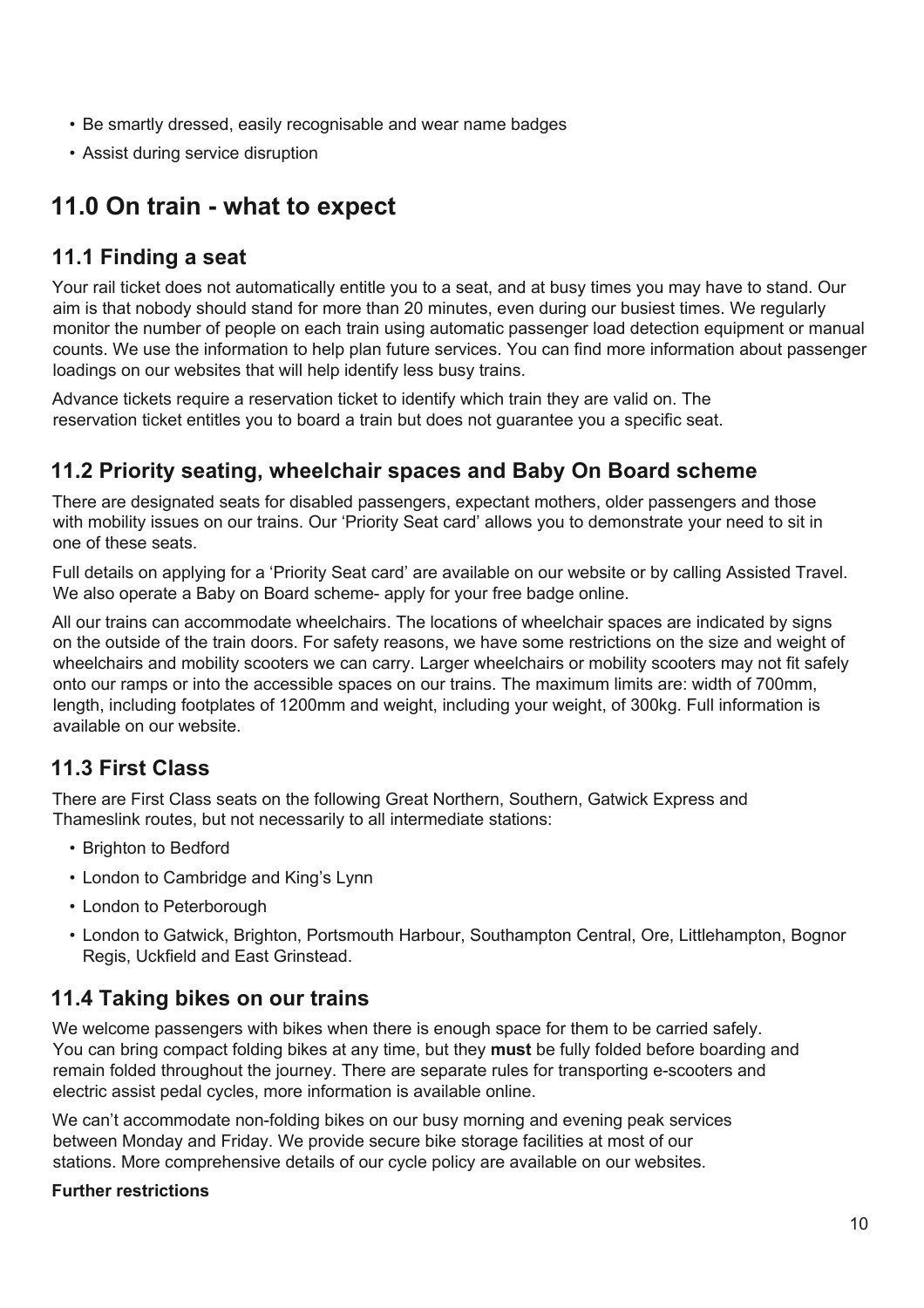In addition, we cannot carry non-folding bikes on:

- Any train at any time if your bike may cause an obstruction
- When a member of staff asks you to remove your bike
- Replacement bus services, unless otherwise stated

Bikes should not be locked to any part of the train or left unattended. Please don't leave your bike in the designated wheelchair spaces on board our trains even if they are not occupied by a wheelchair user. Space for bikes on board our trains is limited due to the high number of passengers we carry. Failure to follow the restrictions is a breach of Railway Byelaws which can result in legal action. You can download a copy of the byelaws from www.gov.uk/government/publications/railway-byelaws

#### **11.5 Luggage**

The National Rail Conditions of Travel provide further information about the luggage train operators accept on their services. Our staff can help disabled passengers with their luggage but can't carry heavy items or lots of bags. Please refer to our Accessible Travel Policy for further information.

#### **11.6 Pets**

Some pets can travel with us but please don't allow them on seats and use appropriate restraints and containers. We are happy to transport assistance dogs.

The National Rail Conditions of Travel at www.nationalrail.co.uk/National%20Rail%20Conditions%20of%20Travel.pdf has more information about travelling with luggage and pets.

## **11.7 Smoking**

We have a strict no-smoking policy on all our stations and trains. This includes the use of electronic cigarettes and vaping devices.

#### **11.8 Changing between trains**

In the interests of customers already on a connecting train, onward services are not normally held for late-running connections. However, we give special consideration to services that operate infrequently or are the last connecting service of the day.

Our timetable says how long you should allow for changing trains at each station. This is typically five minutes but is longer at some stations and you may prefer to build a longer connection time into your iournev. You can find further details on connection times at www.nationalrail.co.uk. Sometimes there may be a short notice platform change but we'll aim to provide as much notice as possible.

#### **11.9 Travelling to airports**

We recommend you plan to arrive at the airport in good time for your flight. You should plan to arrive at the airport itself at least two and a half hours before the scheduled departure time for domestic and European destinations and three and a half hours before flights to other destinations. If you have allowed enough time in line with our policy, we will assist if possible, with onward travel arrangements for your train journey if there are no trains or replacement bus services within a reasonable time.

#### *Flying from Gatwick Airport*

Gatwick Airport has its own station linked directly to the South Terminal and is a few minutes from the North Terminal by free transit train. Please factor this additional travel time into your plans.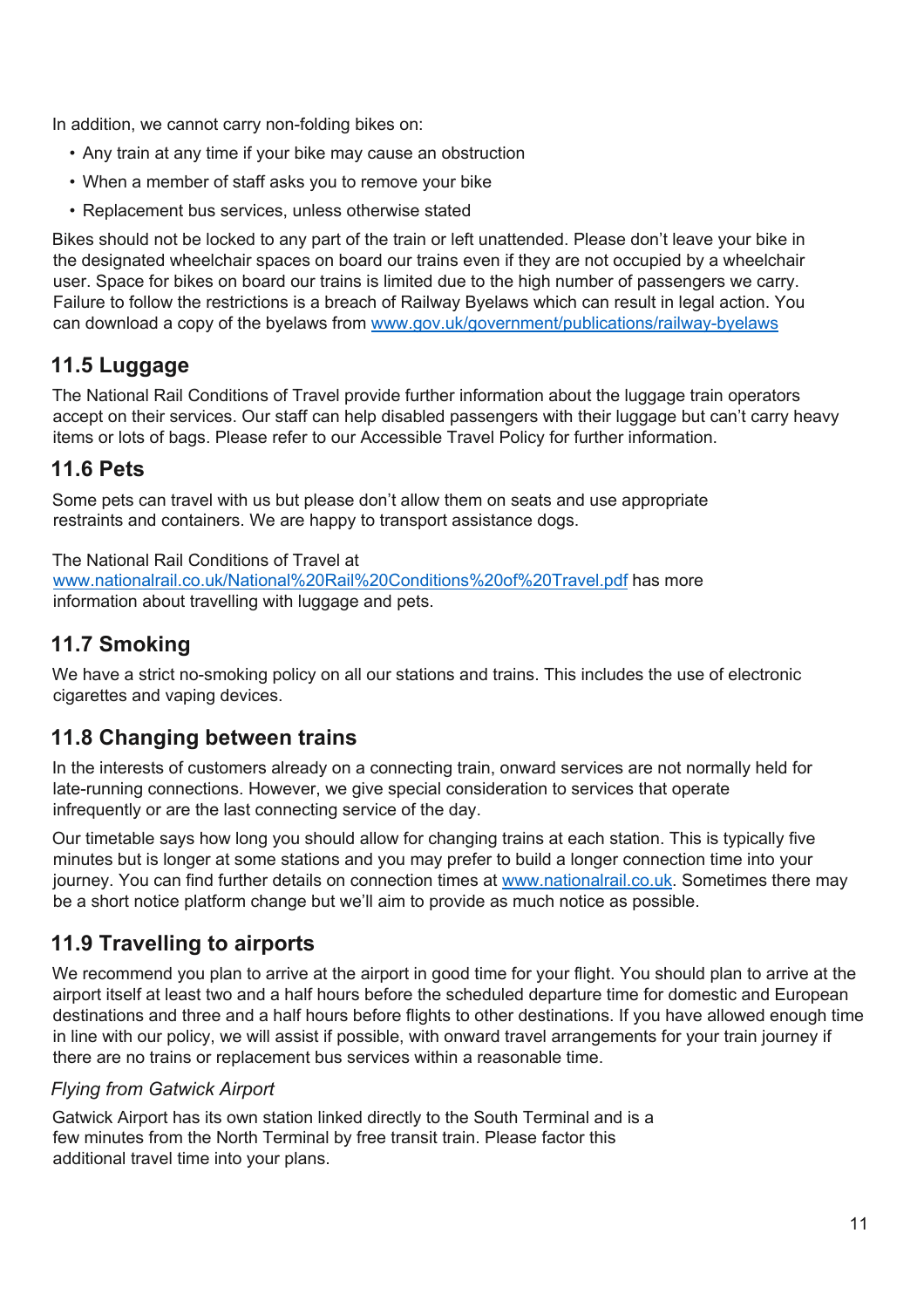#### *Flying from Luton Airport*

A frequent transfer shuttle is available from Luton Airport Parkway station to the airport. Connections are available throughout the day, please factor the additional travel time into your plans.

If you buy a ticket to 'Luton Airport', the fare includes the transfer but if you buy a ticket to 'Luton Airport Parkway' you will have to buy a separate ticket for the transfer.

### **11.10 Travelling by Eurostar**

Eurostar trains leave from London St Pancras International station. We recommend you arrive at London St Pancras International or Ashford International at least 90 minutes before your Eurostar train is due to leave. For further details, please go to www.eurostar.com.

# **12.0 Keeping you informed when things don't go to plan**

From time to time, there may be delays to our services such as planned engineering work or extreme weather conditions. We aim to keep you up to date delays by providing accurate, timely information which is a vital part of our service. Working with Network Rail and our industry partners, we will do our best to make sure you have the information you need when you're planning and making your journey.

### **12.1 Delays**

If delays occur, we will do our best to get you to your destination as quickly as possible. In agreement with other train operators, we may re-route you, for example we may arrange use of London Underground services or those of other transport providers.

If you miss the last train with us because of a delay or cancellation to one of our services, we will arrange onward transport either by road or with another train operator. If this is not possible, we will, if we reasonably can, provide overnight accommodation.

If your journey is delayed by 15 minutes or more, we will tell you how you can make a claim for Delay Repay compensation. We will do our best to tell you about your entitlement to claim compensation by making announcements on trains and at stations or by providing information on how to claim. See more about **delay repay** and how to claim later and further detailed information can be found in the National Conditions of Travel.

#### **12.2 Planned improvement works**

To maintain the railway, our partner Network Rail carries out essential engineering work. This may mean changes to our timetables, and we may have to replace train services with buses. When engineering work is needed, we will tell you as soon as possible using posters, information on our websites and the National Rail website or via calling National Rail Enquiries on 03457 48 49 50.

Before starting a journey, we strongly recommend you **always** check your travel arrangements, particularly if you're travelling late at night or at weekends. If we operate a replacement bus service, you'll find information about where they will leave from at the affected station. If you need assistance, we will provide accessible alternative transport which may be a taxi if an accessible coach is not available.

#### **12.3 Temporary timetables**

If we need to introduce a temporary timetable for any reason, for example, heavy snow is forecast, we will display details on websites and through social media as soon as possible.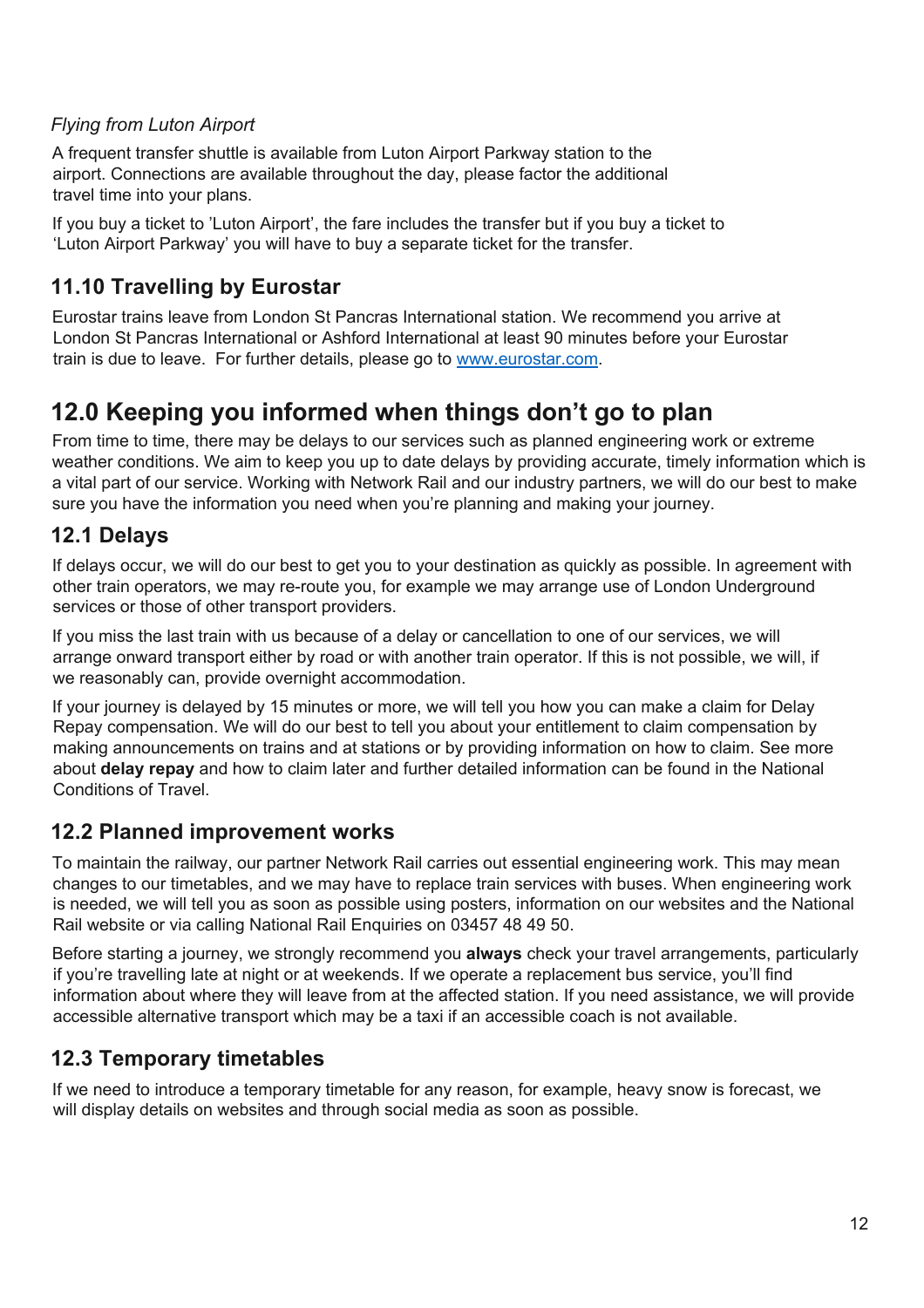# **13.0 Retail and Refunds**

### **13.1 All tickets – including season tickets**

If you bought your ticket through us and the train you planned to catch is delayed or cancelled and you decide not to travel, return your unused ticket (except season tickets) to one of our stations or the relevant retailer for a full refund. This applies if you abandon your journey and return to your point of origin where we will give you a full refund immediately if we can. No administration fee will be charged in any case, wherever you apply for the refund.

If we issue a 'do not travel' warning and you follow our advice and do not travel, you can apply for a full refund from the point of purchase if you have a single or return ticket. If you have a season ticket and are unable to travel, please contact our Customer Relations team who will process compensation covering the cost of the journey.

If the train service is running normally and you decide not to travel, you can apply for a refund at a station run by the operator who you bought it from or the relevant retailer. You must do this within 28 days of the expiry of the ticket's validity. Our staff will tell you if your ticket is eligible for a refund. You may have to pay an administration charge not exceeding £10.

Please note Advance tickets are non-refundable unless you decide not to travel because your train is delayed or cancelled. However, even with an Advance ticket it may be possible to change the time or date of your journey if the train you booked hasn't left yet. You will be charged an administration fee plus any excess fare if only a more expensive ticket is available.

#### **13.2 Season tickets - refunds and general advice**

If you no longer need your season ticket, return it immediately to the ticket office you bought it from. If you bought a ticket from a travel agent or online ticket retailer, contact them directly. Any refund is based on the difference between the original price of your season ticket and the cost of travel for the time you held it, less an administration fee.

If there is only a short period of validity left, the amount refunded will be little or nothing. For example, for an annual season ticket, there may not be any monetary value left if it is surrendered in the last couple of months of validity. Annual season tickets have no refund value after 10 months and 12 days, although they are still valid for travel until the expiry date.

Flexi Season tickets are only valid for 28 days. If you haven't used all 8 day passes you may be entitled to a refund if you apply before the end of the 28 day validity period. There must be a minimum of one unused day pass left to refund and a £10 admin fee will apply.

If you anticipate being unable to use a season ticket for a lengthy period, you may consider applying for a refund –station staff or customer relations can help you understand your options.

Season ticket holders who are temporarily unable to travel for more than four weeks because of sickness can apply for a discretionary partial refund. We will ask for supporting evidence, such as medical certificates and offer any we'll refund in non-cashable rail travel vouchers. The gesture is limited to up to four weeks travel regardless of the length you've not used your ticket. Please check if a refund is more appropriate.

If you need to change your season ticket because you've moved home or your place of work, you can apply for one covering a different journey or even class of travel. This applies to season tickets valid for longer than a month with at least 7 days' validity left. If there is a difference in price, we will give you a pro-rata refund or charge the difference. You won't have to pay an administration charge.

#### **13.3 Season tickets – failure or loss**

If your paper season ticket stops working in the automatic barrier or becomes faded, you can replace it free of charge at the station of issue. If you bought the ticket online, you can get a replacement at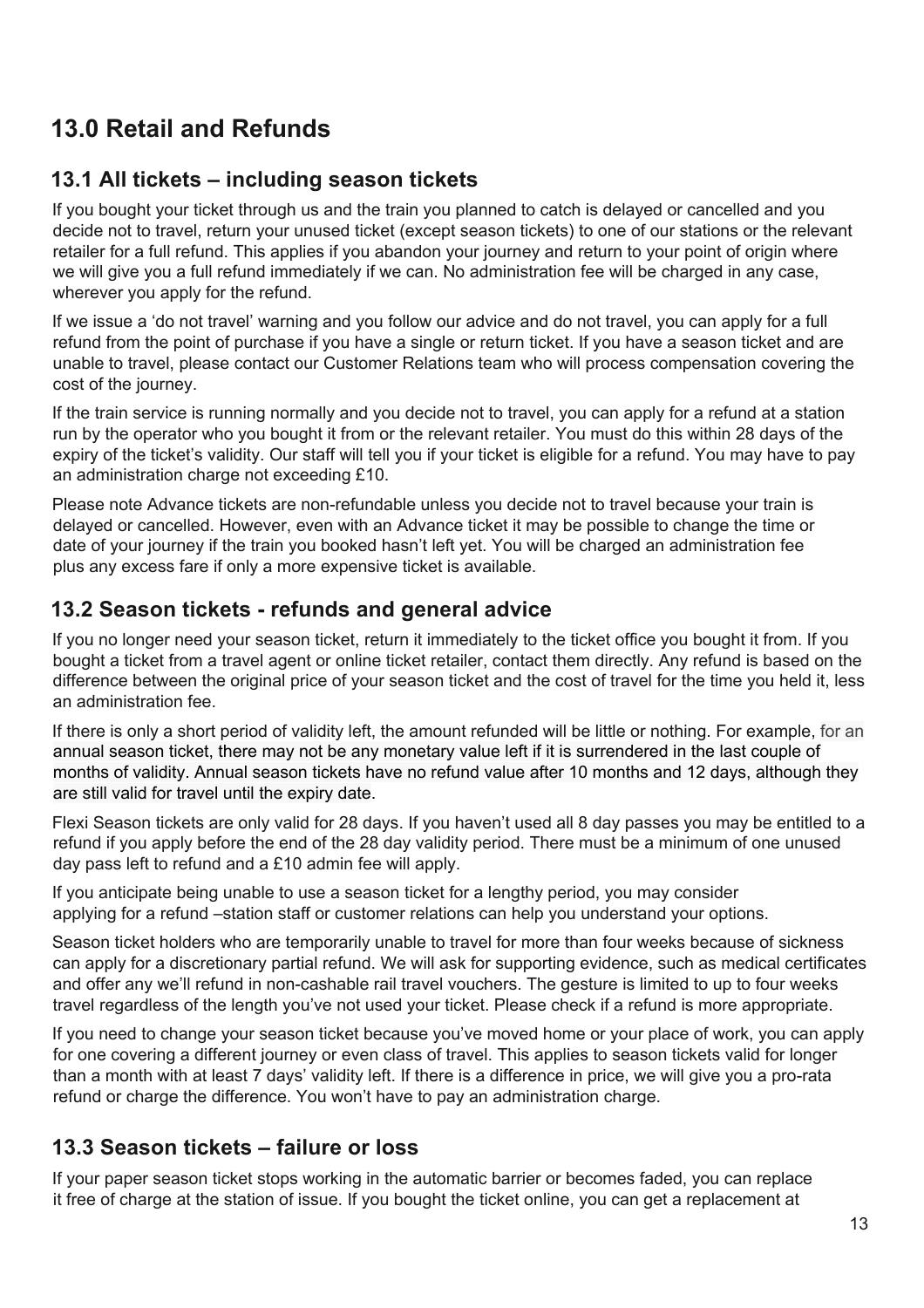the origin or destination station (or any station along the line of route). If the print is unreadable, please replace your ticket at the earliest opportunity so staff can read the ticket details.

#### *Lost / stolen season tickets*

Your season ticket is valuable and should be looked after. If you lose or mislay a season ticket (or a smartcard containing a season ticket) or it is stolen, we can arrange a duplicate season ticket (or replacement smartcard) if you purchased the ticket at one of our stations or from our websites. If you forget your season ticket, you should buy a ticket for that day and claim a refund, you can do this twice in a calendar year. On the second occasion you will be charged an administration fee.

If you bought it elsewhere, please contact the retailer directly.

We can accept your application for a duplicate season ticket providing that:

- a. You tell staff at the ticket office where you bought the ticket promptly and complete the paperwork so we can verify the validity of the application. If your ticket was bought online, you should go to either the origin or destination station to complete an application. If your smartcard is lost or stolen, please call Customer Relations as soon as possible so we can cancel it and issue a replacement card with your current season ticket pre-loaded
- b. You must return the **lost** season ticket (or smartcard) to us straightaway if you find it
- c. The lost season ticket (or smartcard) is valid for one month or longer (duplicate season tickets are not given for weekly tickets)

You pay a £20 administration fee for the processing of the duplicate ticket. We aim to get in touch within 14 days of receiving your application or if you have a Smartcard, it will be cancelled and a replacement sent within 5 working days. During the time you are without your season ticket, please buy and hold onto any weekly tickets matching the journey on your season ticket If your application is successful, we will refund these for you.

## **14.0 Delay Repay Compensation**

Under our Delay Repay scheme, if your journey is delayed by 15 minutes or more, irrespective of what caused the delay, you're entitled to claim compensation.

Delay Repay is based on the time you should have arrived at your destination station, not the delay to any particular train. For example, if you're late because a train is delayed en route, we will pay compensation based on the time you arrive at your destination station. We need to know the time of the train you took if you are delayed due to a cancellation. If you have a combination of tickets for your journey, we will compensate you for your whole journey. If you were delayed by another train operator and it affects your journey with us, you can claim with either operator although it will be quicker to claim from the operator responsible for the delay.

If you have a multi modal ticket, we'll only pay compensation on the rail part of your ticket and if you experienced a delay on that leg of your journey.

Key Smartcard customers benefit from our **Auto Delay Repay** service where we will automatically generate a claim on your online account. To benefit from this service, you must always touch in and out at the beginning and end of your journey using your Key Smartcard on one of our routes. Find out more on our websites- it's quick and easy to sign up.

#### *Single and return tickets*

We are committed to paying compensation under our Delay Repay scheme:

• Delays of **15-29 minutes**: for a single ticket at least 25% of the fare paid, or for a return journey at least 25% of the fare paid for the affected portion i.e. either the outward or return part of your journey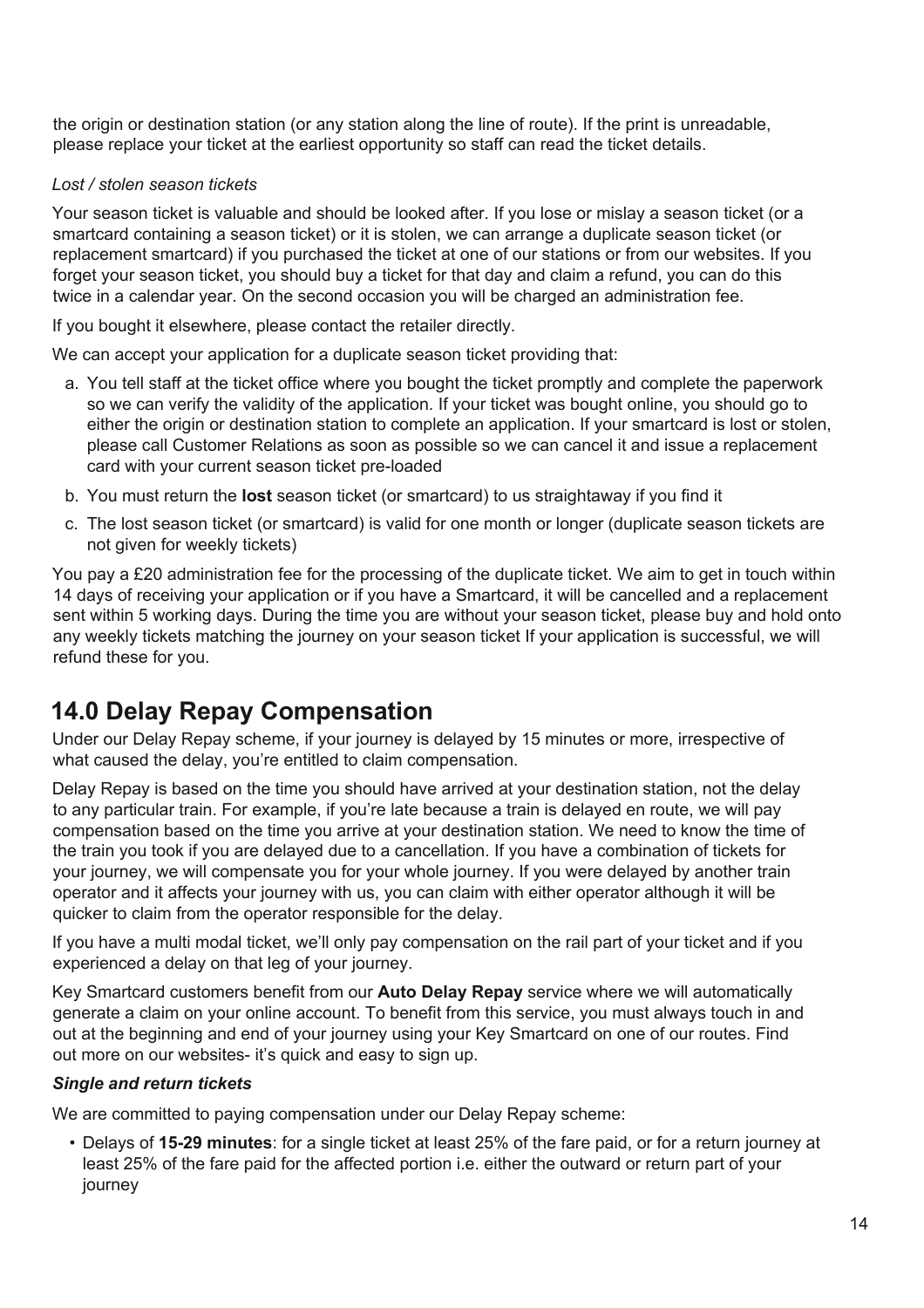- Delays of **30-59 minutes**: for a single ticket at least 50% of the fare paid, or for a return ticket at least 50% of the affected portion
- Delays of **60-119 minutes**: for a single ticket at least 100% of the fare paid, or for a return ticket at least 100% of the fare for the affected portion
- Delays of **120 minutes or more**: 100% of the cost of the single ticket or 100% of the cost of the return ticket

#### *Season tickets*

The table below shows the value of each journey you make depending on the type of season ticket. Compensation will be 25%, 50% or 100% of the value of a single journey. The amount will be based on the length of the delays detailed for single and return journeys above. For season tickets and travelcards, compensation is capped at the cost of a pro rata full days travel.

| Season ticket type | Value of a single journey  |
|--------------------|----------------------------|
| Annual             | 1/464 x total ticket price |
| Quarterly          | 1/120 x total ticket price |
| Monthly            | 1/40 x total ticket price  |
| Flexi Season       | 1/16 x total ticket price  |
| Weekly             | 1/10 x total ticket price  |

#### *Making a Delay Repay claim*

You can make a claim via our websites; it's easy and straightforward to submit online using the websites listed below or apply using our Thameslink or Southern app.

www.gatwickexpress.com/delayrepay

www.greatnorthernrail.com/delayrepay

www.southernrailway.com/delayrepay

www.thameslinkrailway.com/delayrepay

If you're a season ticket holder, please create a password protected online account and upload a copy of your season ticket to make claims for as long as your ticket is valid- it's quick and easy to set up.

For other tickets, fill out your details on one of our websites or apps and upload a copy of your ticket or journey history for each claim. If you need to retain your ticket, please show it to a member of gateline staff and they will open the gate.

The quickest method is to claim through our online portal although you can download a paper form from our websites or we can print out a form at some of our stations.

*Please check our website for any alternative payment options that may be available to you*

You can also make a claim in writing. Send it to us with your used ticket or copy of your season ticket to the address below - we suggest you use a tracked postal service:

**Freepost RTGL-ELXC-HAUU, Govia Thameslink Railway, Unit 16, Coalfield Way,**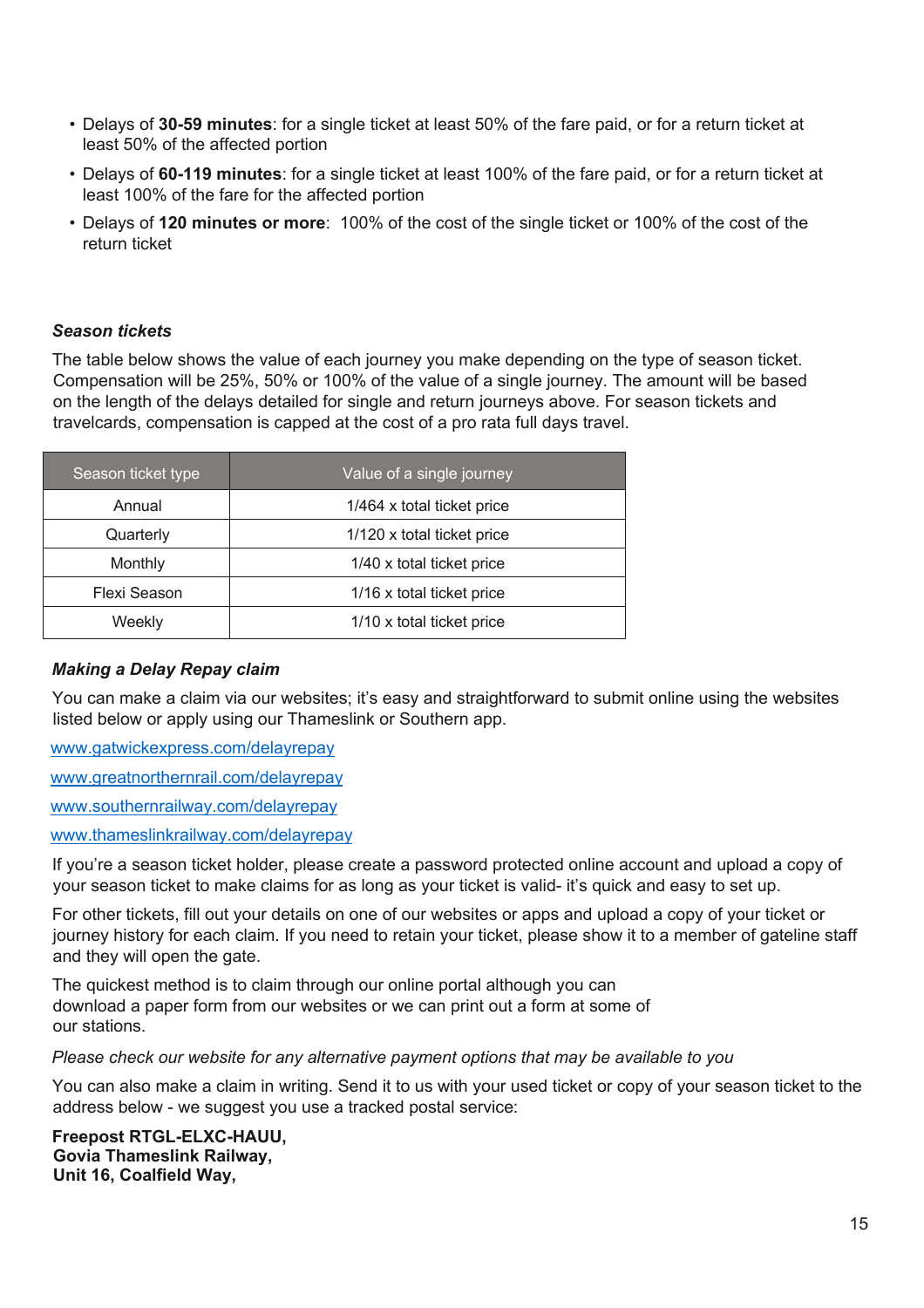#### **ASHBY-DE-LA-ZOUCH LE65 1JT**

If you require a refund on an Oyster card, please contact Transport for London. Details on how to claim are at tfl.gov.uk/fares-and-payments/

You must submit all claims within 28 days of the journey claimed for and we aim to process claims within 20 working days. We cannot accept claims from a third party unless there are mitigating circumstances you tell us about.

We treat the submission of fraudulent Delay Repay claims very seriously and regularly review the claims we receive – we may look for irregular travel patterns and impossible journey combinations. If we suspect that fraudulent claims have been submitted, we may take further action - this could include legal action or requesting the return of ineligible payments.

## **15.0 Other compensation arrangements**

Where the industry arrangements as set out in the National Rail Conditions of Travel and our Passenger's Charter apply, we do not accept liability for any losses but we do have discretion to consider additional claims (for example, the cost of alternative travel arrangements) in exceptional circumstances. As set out in the National Rail Conditions of Travel, this does not affect your legal rights to make claims e.g. under the Consumer Rights Act 2015.

## **15.1 First Class**

Sometimes we may be unable to provide First Class accommodation as advertised in our timetable. If you hold a First Class ticket and the train you travel on does not have First Class accommodation as indicated in our current timetable, we will refund the difference between Standard and First Class fares for that journey. This also applies if First Class is declassified due to major disruption or all seats are occupied. For season ticket holders, compensation is based on the proportional daily cost. Please submit your claim within 28 days of the incident using our online web form.

# **16.0 Lost property**

If we find lost property, we will do our best to contact the owner. If you lose something on one of our services, please use the web form on our web site to report your loss, this is the quickest way for your request to be processed. If you don't have access to the internet, please contact our team in Customer Relations who will help.

For Thameslink and Great Northern you can collect lost items at our lost property office at City Thameslink station. For Southern and Gatwick Express you can collect lost property at London Victoria. We charge a collection fee to cover our administration costs. We will dispose of any perishable items or those that may cause damage or injury; you can find more information on our websites.

# **17.0 Your data**

We take the care of your personal details seriously. All your data is held in secure systems.

We will ask you in advance whether we have your permission to hold your data on file to then allow us to contact you about our services and offers. We will not give your data to third parties without your express permission and will always ask in advance whether you agree to this. You have the right to ask us to delete any information we hold on you at any time. Please email or write to our Customer Relations team to have your personal data removed from our records. We have a specified data retention period depending on the type of contact received and if you need further detailed information about this then please contact us.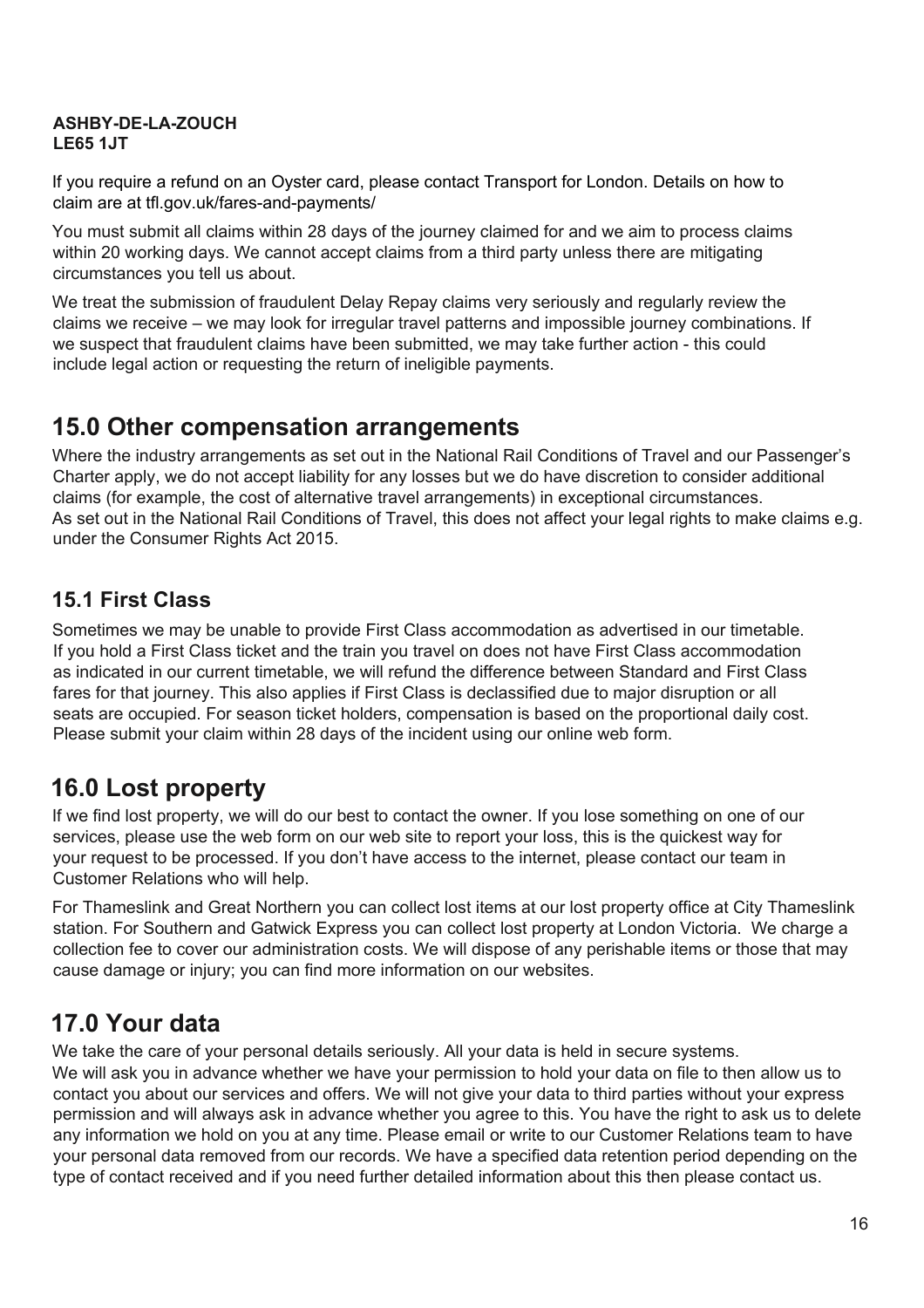# **18.0 Answering your enquiries**

### **18.1 Customer Relations and our contact details**

Our Customer Relations team will answer your call as quickly as possible; we aim to answer calls within 60 seconds, with most of them answered within 5 minutes. When this is not possible, we may arrange to call you back. If you contact us using our web form we will send an acknowledgement within five working days. Our aim is to send a full response to enquiries and complaints within 10 working days, or 20 working days if we need to investigate the issue in detail.

During times of unusually high demand, we're sometimes unable to meet these response targets. Please bear with us as we'll respond to you as quickly as we can.

If your complaint involves another train operator, we will pass it on and let you know we have done so.

Please send your complaints and comments, including a daytime telephone number where possible, to:

| Email:     | customerservices@gatwickexpress.com    |
|------------|----------------------------------------|
|            | customerservices@greatnorthernrail.com |
|            | comments@southernrailway.com           |
|            | customerservices@thameslinkrailway.com |
| Twitter:   | @GatwickExpress                        |
|            | @GNRailUK                              |
|            | @SouthernRailUK                        |
|            | @TLRailUK                              |
| Website:   | www.gatwickexpress.com                 |
|            | www.greatnorthernrail.com              |
|            | www.southernrailway.com                |
|            | www.thameslinkrailway.com              |
| Telephone: | Gatwick Express 0345 850 1530          |
|            | Great Northern 0345 026 4700           |
|            | Southern 0345 127 2920                 |
|            | Thameslink 0345 026 4700               |
| Textphone: | Gatwick Express 0345 127 2940          |
|            | Great Northern 0800 975 1052           |
|            | Southern 0345 127 2940                 |
|            | Thameslink 0800 975 1052               |

Address for Delay Repay and refund applications:

**Freepost RTGL-ELXC-HAUU Govia Thameslink Railway Unit 16 Coalfield Way ASHBY-DE-LA-ZOUCH LE65 1JT** 

For all other contacts:

**Govia Thameslink Railway Customer Services**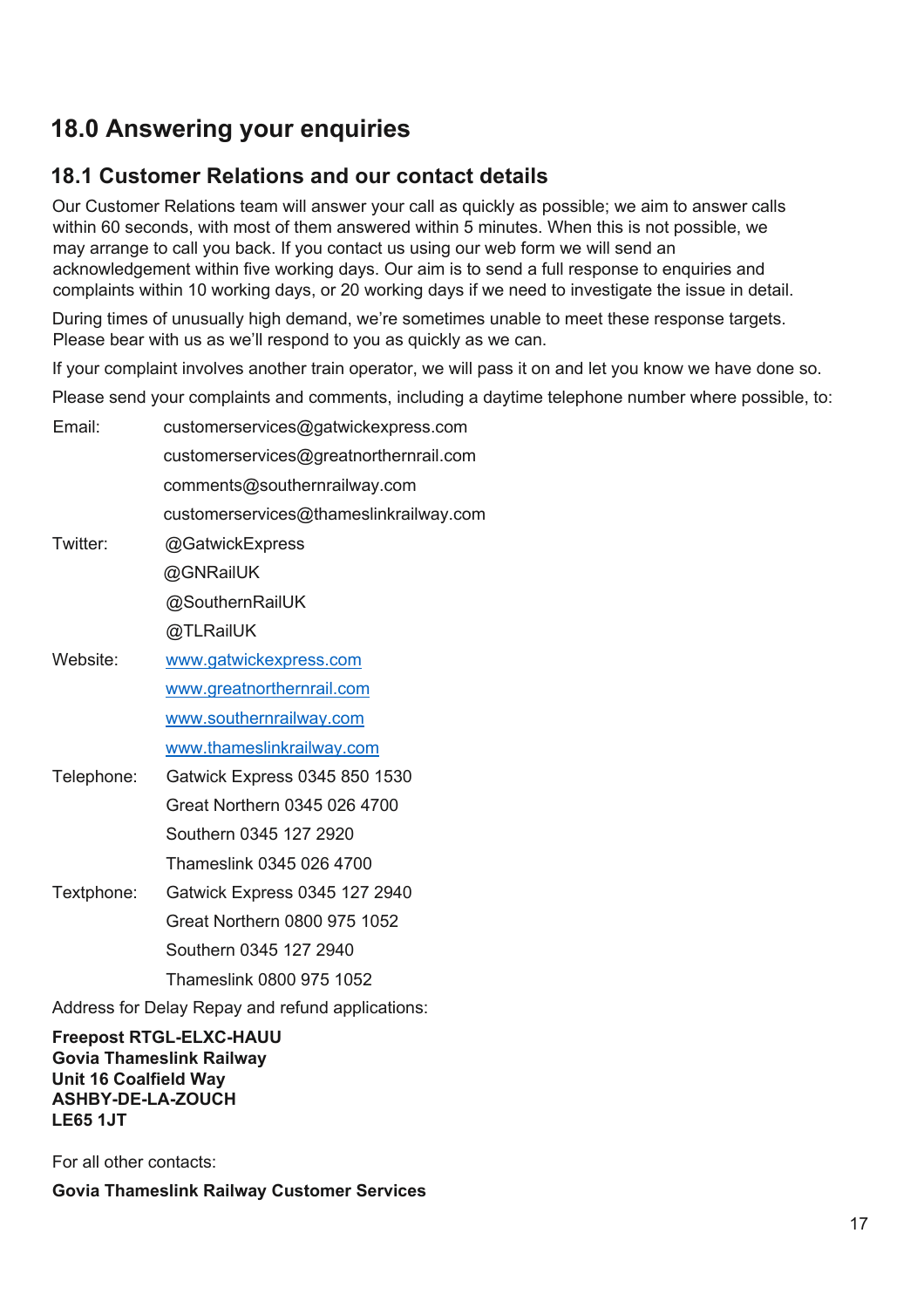**PO Box 10240 ASHBY-DE-LA-ZOUCH LE65 9EB**

#### **Assisted Travel**

You can contact us for assisted travel on the following numbers or textphone **0800 138 1018:**

If travelling with Southern or Gatwick Express - 0800 138 1016

If travelling with Thameslink or Great Northern 0800 058 2844

#### **18.2 Our Complaints Handling Procedure**

If you want to make a complaint about our service, you can speak to any member of staff or contact Customer Relations. If appropriate we will give you compensation in line with the National Rail Conditions of Travel or our Passenger's Charter. For more details please see our Complaints Handling Procedure on our website.

The contents of this Charter and the Complaints Handling Procedure may change from time to time, please check online for the most up to date versions.

#### **18.3 If you're unhappy with our response**

Please give us the opportunity to try to resolve your complaint. If you're unhappy with the response you receive, you have the right to appeal to the Rail Ombudsman. The Rail Ombudsman is there to help resolve on going complaints between us and our passengers. It's free to use their services and they are independent of the rail industry. They don't take sides, but just look at the evidence available. They will help us both to try to reach an agreement, but if this doesn't happen, they will make a decision based on the evidence they've received. If you agree with their decision, then we have to act on what they say.

You can appeal to the Rail Ombudsman if:

- You're unhappy with our final response to your complaint which will be contained in a letter or email (sometimes called a 'deadlock letter'); or
- We haven't resolved your complaint within 40 working days of receiving it; and
- No more than 12 months have passed since we sent you our final response.

There are some complaints that the Rail Ombudsman won't be able to look into, for example if it's about the way one of our services has been designed or industry policy. If that's the case, then they'll contact you to let you know. If possible, they will transfer your complaint to another organisation that may be able to help you further, such as Transport Focus or London TravelWatch - the independent consumer watchdogs for the rail industry. They will independently review your complaint and where appropriate, follow things up on your behalf.

The Rail Ombudsman contact details and hours of operation of their contact centre:

Website: (including online chat): www.railombudsman.org

Telephone: 0330 094 0362 Email: info@railombudsman.org

Twitter: @RailOmbudsman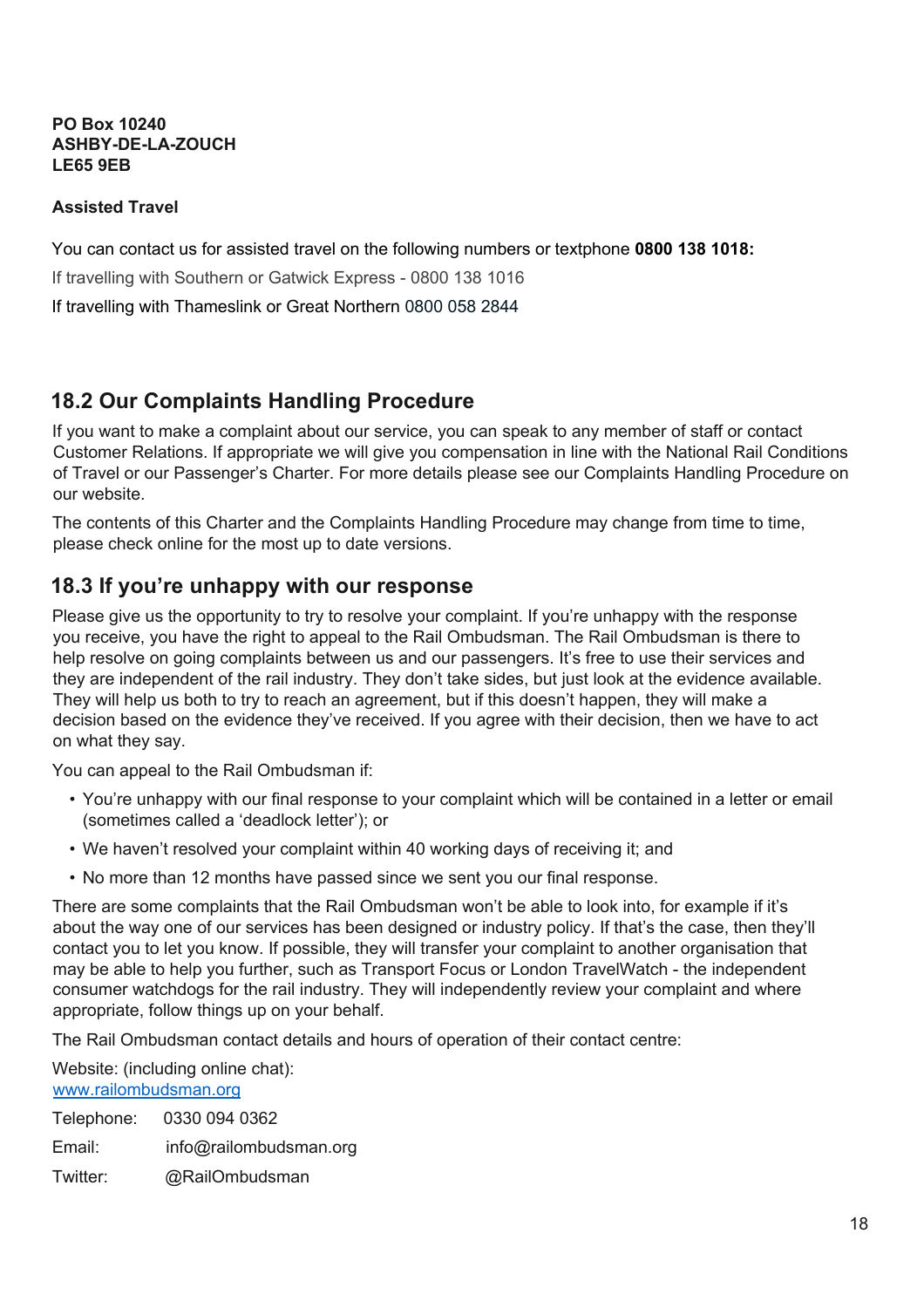Post: FREEPOST – RAIL OMBUDSMAN

The Contact Centre team are available:

Monday to Friday 09:00 - 17:00

#### **18.4 Station information for other Train Operators**

Our trains call at stations that are managed by Network Rail and other rail companies. If you have a problem at one of these stations, you should contact the operators.

#### *Greater Anglia*

| Stations: | Cambridge, Ely |  |
|-----------|----------------|--|
|           |                |  |

Email: contactcentre@abelliogreateranglia.co.uk

Twitter: @greateranglia

Website: www.abelliogreateranglia.co.uk

Telephone: 0345 600 7245

*LNER*

Stations: Peterborough

Twitter: @LNER

Website: www.lner.co.uk

Telephone: 0345 722 5333

#### *London Northwestern Railway*

Stations: Berkhamsted, Bletchley, Hemel Hempstead, Leighton Buzzard, Milton Keynes, Tring, Watford Junction

Twitter: @LNRailway

Website: www.londonnorthwesternrailway.co.uk

Telephone: 0333 311 0006

*London Underground*

Stations: Farringdon, Harrow & Wealdstone, Moorgate and West Brompton

Twitter: @tfl

Website: www.tfl.gov.uk

Telephone: 0343 222 1234

#### *London Overground*

Stations: Anerley, Brockley, Forest Hill, Honor Oak Park, Imperial Wharf, Kensington Olympia, New Cross Gate, Norwood Junction, Penge West, Shepherd's Bush, Sydenham, Wembley Central, West Croydon

Email: overgroundinfo@tfl.gov.uk

Twitter: @ldnoverground

Website: www.tfl.gov.uk/modes/london-overground/

Telephone: 0343 222 1234